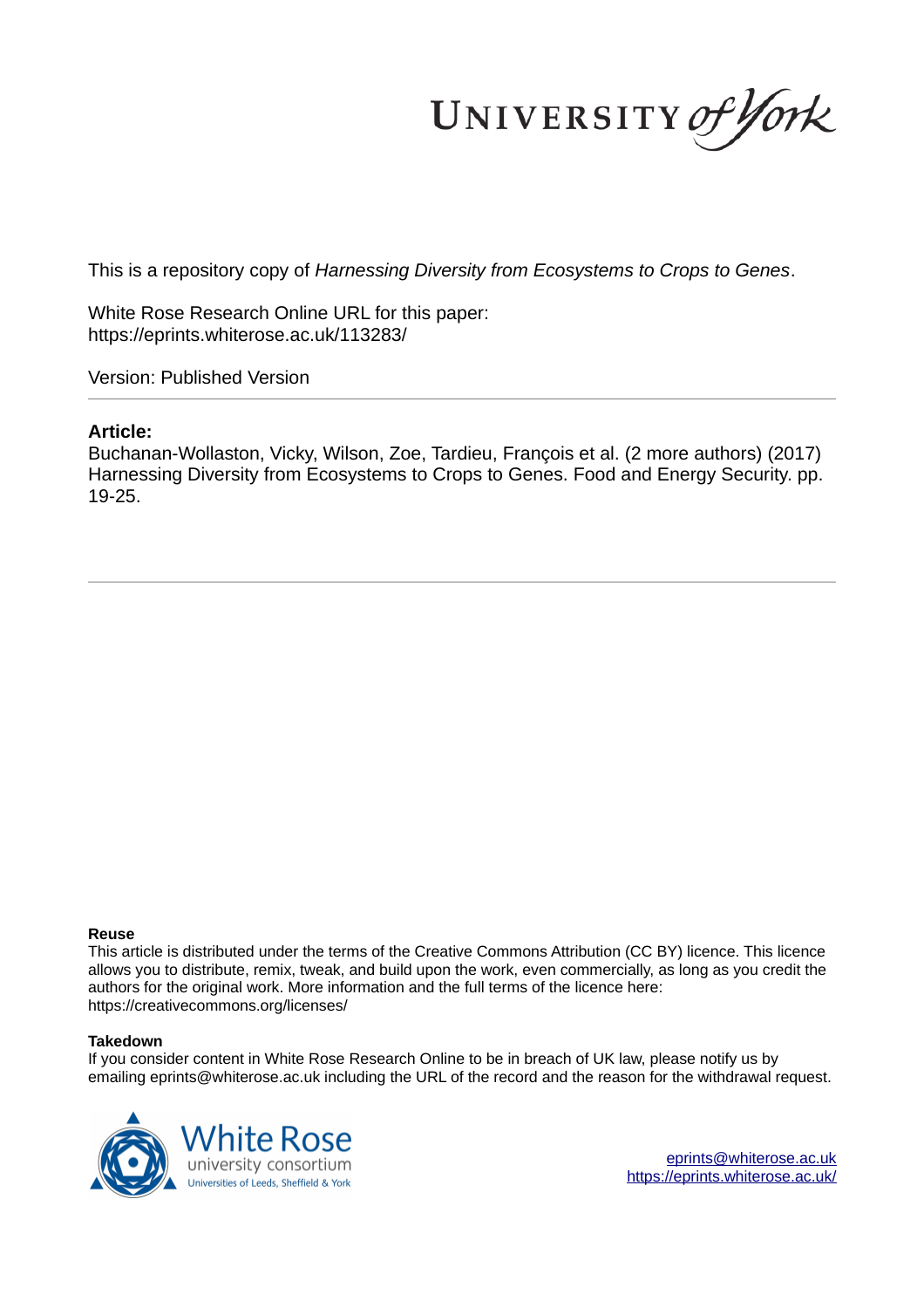of Applied Biologists

# Harnessing diversity from ecosystems to crops to genes

Vicky Buchanan-Wollaston<sup>1</sup>, Zoe Wilson<sup>2</sup>, François Tardieu<sup>3</sup>, Jim Beynon<sup>1</sup> & Katherine Denby<sup>4</sup>

<sup>1</sup>School of Life Sciences, University of Warwick, Gibbet Hill, Coventry CV4 7AL, U.K.

<sup>2</sup>School of Biosciences, University of Nottingham, Sutton Boningon Campus, Sutton Bonington, Leicestershire LE12 5RD, U.K.

3 INRA Laboratoire d'Ecophysiologie des Plantes sous Stress Environnementaux (LEPSE), Montpellier, France

<sup>4</sup>Department of Biology, University of York, Heslington, York YO10 5DD, U.K.

#### **Keywords**

Food Security, Crop Stress Resilience, climate change, sharing Plant Resources, Data sharing

#### **Correspondence**

Katherine Denby, Department of Biology, University of York, Wentworth Way, York YO10 5DD UK Tel: 01904 328760. E-mail: katherine.denby@york.ac.uk

Received: 21 February 2017; Accepted: 28 February 2017

**Food and Energy Security 2017 6(1): 19–25**

doi: 10.1002/fes3.106

### **Abstract**

To feed humanity, while maintaining a stable and diverse biosphere, crop science needs to adapt to an open research environment where genetic resources and the data demonstrating the environments in which they are effective are freely shared. The challenge faced is to expand crop production on a reduced land area, due to environmental degradation caused by human encroachment and climate change, while maintaining biodiversity. Individual researchers are discovering alleles and genetic combinations that are effective in certain environments but not in others. These data and alleles are useful globally to speed progress in breeding for similar environments while not wasting time on ineffective genotypes. However, currently, there are significant barriers to the sharing of genetic resources and their underpinning data, which must be overcome if we are to sustain the planet for future generations.

# Introduction/State of Play

#### Current problems/challenges

More than a third of the world's land is currently used for agriculture, and future expansion of this industry threatens the stability and survival of the wider ecosystem. To sustain the world's expanding population, which is estimated to increase from 7 to 11 billion in the next 50 years, it is essential to generate more food from each hectare of arable land; however, this needs to be done in an environmentally sustainable manner.

Climate change poses a significant additional challenge, resulting in hotter and drier conditions in many parts of the world, as well as the increased likelihood of unpredictable weather extremes. Crop plants and their growing conditions will need to be more plastic; capable of coping with a variety of different environmental conditions. Maintaining and exploiting biodiversity (plants, insects, microorganisms, etc.) using well-organized management practices is essential to sustainably maintain and expand productivity.

Global solutions to stress resilient cropping systems are not exempt from the 'data storm' that is overwhelming all of biology. The development of new technologies, such as high- throughput sequencing and phenotyping, has led to an increasing number of large- scale and complex data sets. Integration and effective mining of these data sets is difficult. In particular, field and greenhouse experiments dedicated to plant responses to environmental conditions are by definition not reproducible, because the combination of environmental conditions in one experiment will never be experienced again by a particular set of genotypes. Data sets are generated on different technical platforms and the number of environmental variables even between growth chamber experiments is significant. Reuse of these data sets (for example, reanalysis based on different biological hypotheses and/or new methods) provides countless opportunities for new biological insights and achievements, but this requires data to be easily discoverable, as well as clearly annotated and explained, and in a format to easily enable use and integration with other data sets or analysis methods.

The ability to share data globally, and integrate and utilize such data in a variety of analysis pipelines and

© 2017 The Authors. *Food and Energy Security* published by John Wiley & Sons Ltd. and the Association of Applied Biologists. This is an open access article under the terms of the Creative Commons Attribution License, which permits use,

distribution and reproduction in any medium, provided the original work is properly cited.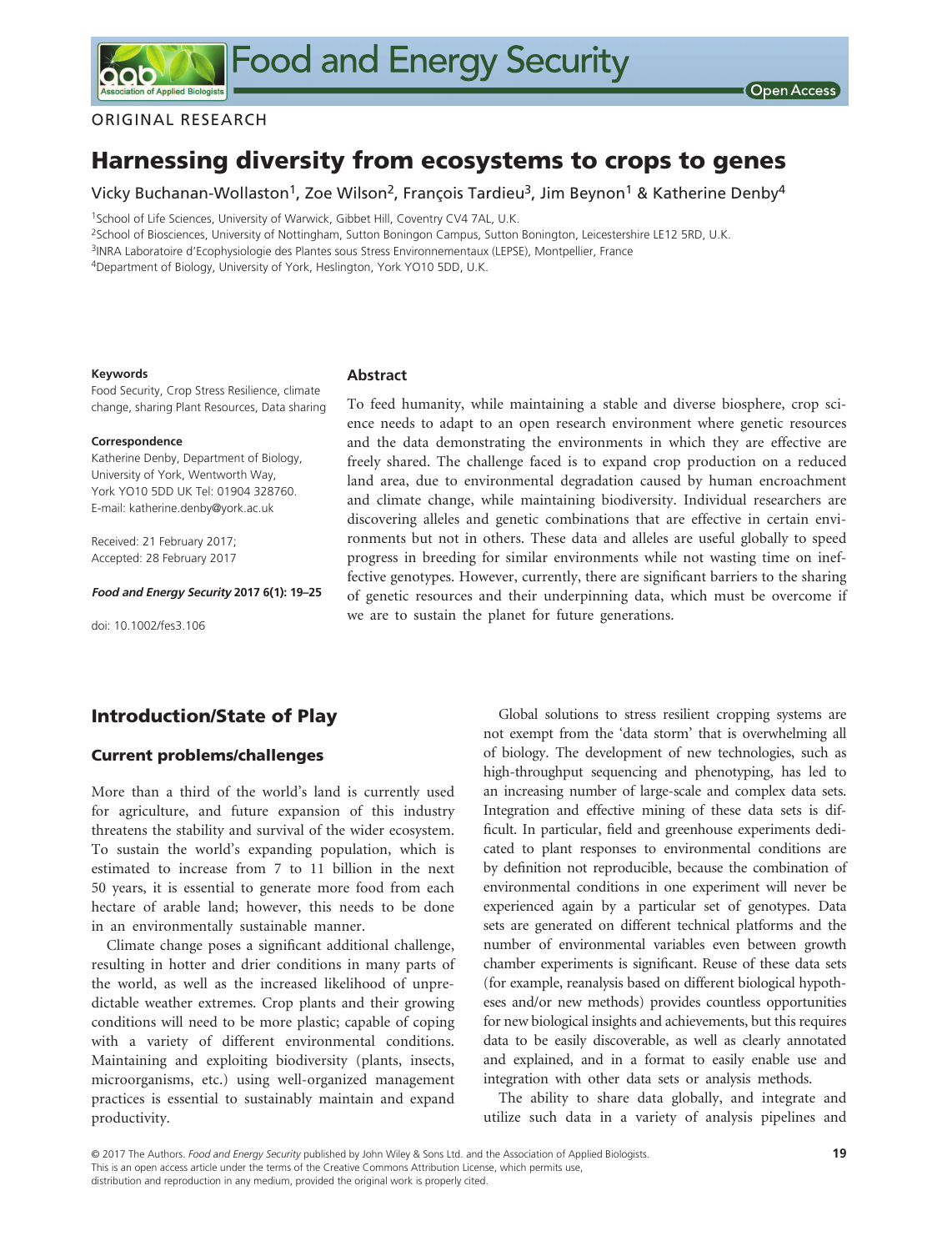approaches, overcoming nonbiological variation and varying amounts of noise, will greatly influence the efficiency and impact of biological research around the world, and play a key role in attempts to feed the world in the face of changing environments by linking crop genotype with the agro-ecosystem to predict phenotype.

### Agro-ecosystems

Understanding the wide diversity of ecosystems available for crop production is a key challenge. Manipulation and exploitation of agro-ecosystems should help to expand crop productivity while minimizing the resources used; for example, to maximize the use of available water it should be applied when the plant will make maximum use of it (Tardieu 2012), which requires an understanding of water deficit scenarios for different crops. Alternate wetting and drying, which results in a mild water deficit, has been shown to save water and maintain yields in rice (Yao et al. 2012; Price et al. 2013), and other crops such as maize and cotton (Kang et al. 1998; Tang et al. 2010). In the Shiyang river project in China, an intensive effort to limit nitrogen and reduce water use using methods such as drip irrigation has resulted in sustained or improved yields with reduced environmental impact (Du et al. 2015).

A genotype that has been selected for favorable performance in one environment does not necessarily perform equally well in a different environment, and the introduced alleles may potentially have a negative effect. It is important to understand the mechanisms by which plants respond to environmental stress; for example, different varieties may be susceptible to water deficit at different times of development (Tardieu and Tuberosa 2010; Tardieu 2012). A better understanding of ecosystem scenarios mapped with suitable genotypes may allow more appropriate varieties to be selected. The timing of planting (e.g., growing autumn instead of spring wheat) and soil manipulation even when not growing crops, can have a significant effect on water use and availability. Removal of summer weed cover in Australia resulted in retained water levels in the soil and significant subsequent increase in crop yield (https://grdc. com.au/Media-Centre/Ground-Cover/Ground-Cover-Issue-106-Sept-Oct-2013/Productivity-gains-there-for-thetaking?). Other agronomic approaches, such as intercropping, are also advantageous in certain conditions (Stoltz and Nadeau 2014), while problems with disease caused by crop monoculture could be addressed by mixing several genotypes of the crop in the same field (Zhu et al. 2000).

### Crop resources

The genetic diversity of traditional varieties, modern cultivars, and wild relatives is crucial for crop improvement and food production, and also to act as a buffer for adaptation and resilience in the face of climate change. In recent years, however, there has been a strong tendency for farmers worldwide to abandon their multiple local varieties and landraces for genetically uniform, high-yielding varieties (http://www.fao. org/nr/cgrfa/cthemes/plants/en/; van den Wouw et al. 2010). This means that, currently, approximately 75% of the genetic diversity of crops may have been lost. Breeding for yield under good conditions means that stress resilience genes are not necessarily selected. An example of this problem was clearly shown in Bengal, where modern high-yielding varieties of rice were no match for the traditional varieties following the instant salinization of soil caused by a hurricane in 2009 (https:// www.independentsciencenews.org/un-sustainablefarming/valuing-folk-crop-varieties/). For sustainable production under variable conditions, breeding for resilience of yield rather than maximal yield under optimal conditions is needed, which may require the reintroduction of such lost alleles.

Humans use only around 150–300 of the approximately 80,000 known edible plant species. Three of these – rice, maize, and wheat – contribute nearly 60% of our intake of plant- based calories and protein. The exploitation of additional crop species that are more resilient to certain growth environments could be key to expanding the productivity of the most challenging agronomic areas, both in terms of yield but also nutrient quality. Research into orphan crops such as teff, millet, cassava, sweet potato, and bambara groundnut are crucial for strengthening regional agriculture and improving nutrition (Crops for the Future http://www.cropsforthefuture.org).

#### Genetic improvement

Many research projects around the world have generated genetic markers and mapping populations for phenotyping and quantitative trait loci (QTL) identification in the major crops such as rice, maize and wheat. For example, CIMMYT's extensive international wheat improvement program is developing genomics for precision breeding in wheat using techniques such as high- throughput phenotyping, the collation of genetic resources (half a million wheat lines are available worldwide), and interspecific hybridization. QTL have been identified for heat and drought tolerance in several crops, and commercial drought- tolerant maize varieties have been developed, using marker- assisted breeding (e.g. Artesian hybrid maize from Syngenta and AquaMax from Pioneer (Tollefson 2010)).

There is an increasing gap between science and breeding. Research cannot deliver directly to the farmer without including breeding companies; therefore, large,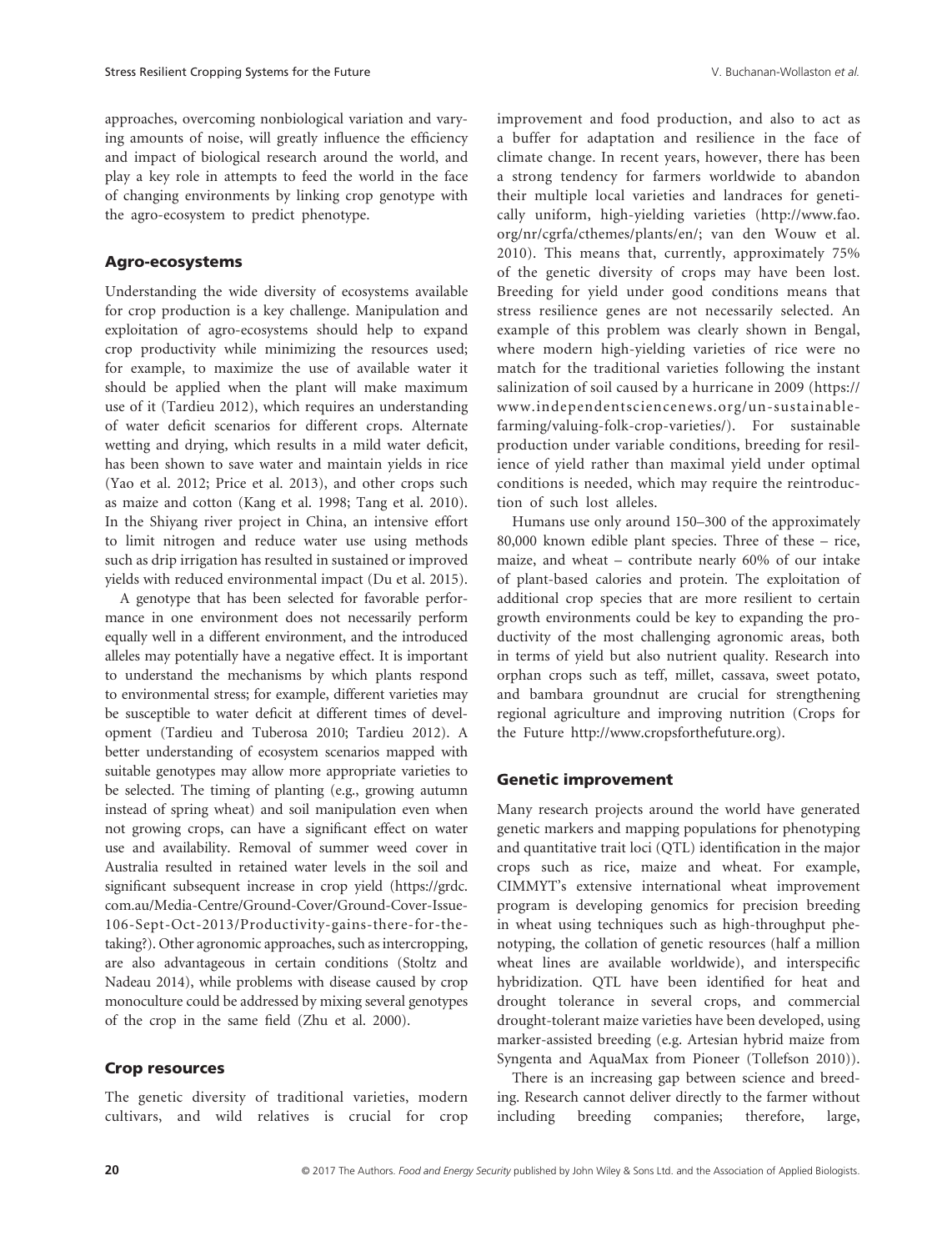collaborative projects are essential. For example, the DROPS project (http://www6.inra.fr/dropsproject, http://cordis. europa.eu/project/rcn/95052\_en.html) is a multi-scale, multi- environment project on drought tolerance that exploits natural diversity, phenotyping platforms, and field analysis. It involves collaborators from 11 countries, including 11 public organizations and five large seed companies, which are involved in development of the method, as well as the results. It is strongly interdisciplinary, involving modelers and statisticians, as well as plant breeders, molecular geneticists, and biochemists. It aims to combine precise crop modeling and genome prediction with environmental influences (Tardieu 2012; Tardieu and Tuberosa 2010).

#### Gene identification

Many research projects across the globe aim to genetically improve stress resilience in plants, using both the model plant Arabidopsis and several crop species. Many of these projects are at the fundamental research level. Knowledge of individual genes that can be manipulated to confer tolerance to a single stress is relatively advanced; for example, multiple genes conferring drought tolerance (reviewed for rice in Todaka et al. (2015)) and salt tolerance (e.g. *Nax2* in wheat (Munns et al. 2012) and *SALT3* in soybean (Guan et al. 2014)) have been identified, and the *SUB1* gene was found to control submergence tolerance in rice (Xu et al. 2006)). Also, the *ALT1* gene, which confers aluminum tolerance in sorghum, could be highly beneficial to use in Africa (Ryan et al. 2011). So far, few individual genes have been used to develop transgenic, stress- tolerant commercial lines, though DroughtGuard maize from Monsanto (which contains the cold shock protein *cspB* from the bacterium *Bacillus subtilis*) is one example.

#### Sharing data sets

High quality data relating to environmental stress responses in plants is extremely expensive to generate, and is obtained from specific species under specific conditions. The complexity and cost of generating good data tend to make organizations and scientists protective of those data, limiting their impact and value by restricting their availability. There is an abundance of less complete data sets, many of which would make valuable contributions to building up more robust collections and conclusions. No- one has the resources to test all genotypes or agronomic techniques in multiple situations, and reusing data provides a means to extend what is possible. Globally, we want to know: in what environments does a particular genotype succeed?

Cultural changes in the availability of data, and the ways in which they are queried, are required if effective outcomes are to be delivered. It is important that there is a shift toward quantitative data, and that data can be easily shared in a reliable and informed manner. The continual growth in data requires the linking of multiple data stores around the world, as well as the development of appropriate best-practice guidelines to adequately describe data so that computational methods can be used to query and/or discover data in different databases/structures. Several initiatives are working toward enhancing description of data and hence its accessibility including NCBI (Barrett et al. 2012), with the Bio Project database and submission portal, and the development of recommendations for metadata in plant phenotyping experiments (Krajewski et al. 2015).

### Utilizing negative results

Furthermore, most current data release is via publication in scientific journals; this leads to an emphasis on positive results. It is likely that such positive results are less common than negative results, but negative results are never made available. However, we consider as results per se the lack of response of a given set of genotypes in a given environmental scenario and/or with the chosen physiological traits with the chosen protocol. Although some publishers are attempting to establish journals for the publication of negative results, it is debatable whether researchers will spend the time writing up a negative results publication; despite the buzz surrounding Elsevier's *New Negatives in Plant Science*, the journal was discontinued in September 2016, just 1 year after its first issue. Simple and fast deposition in a database may be more likely to succeed. Open data stores are increasingly popular and could be used in this way, along with data-only journals in which high quality, curated data sets can be described without the requirement of scientific interpretation (Leonelli et al. 2013). The availability of negative results could be a game changer in international plant breeding, as it would stop continuous retesting of genotypes that do not work, and save time and money on a global scale, so speeding the development of stress tolerant local varieties.

### Training the next generation of data scientists

To fully exploit new technologies for generating genome and phenotypic data, the plant research/breeding community needs to attract (and/or train) a new generation of researchers who are skilled at extracting relevant knowledge from diverse large- scale datasets, and can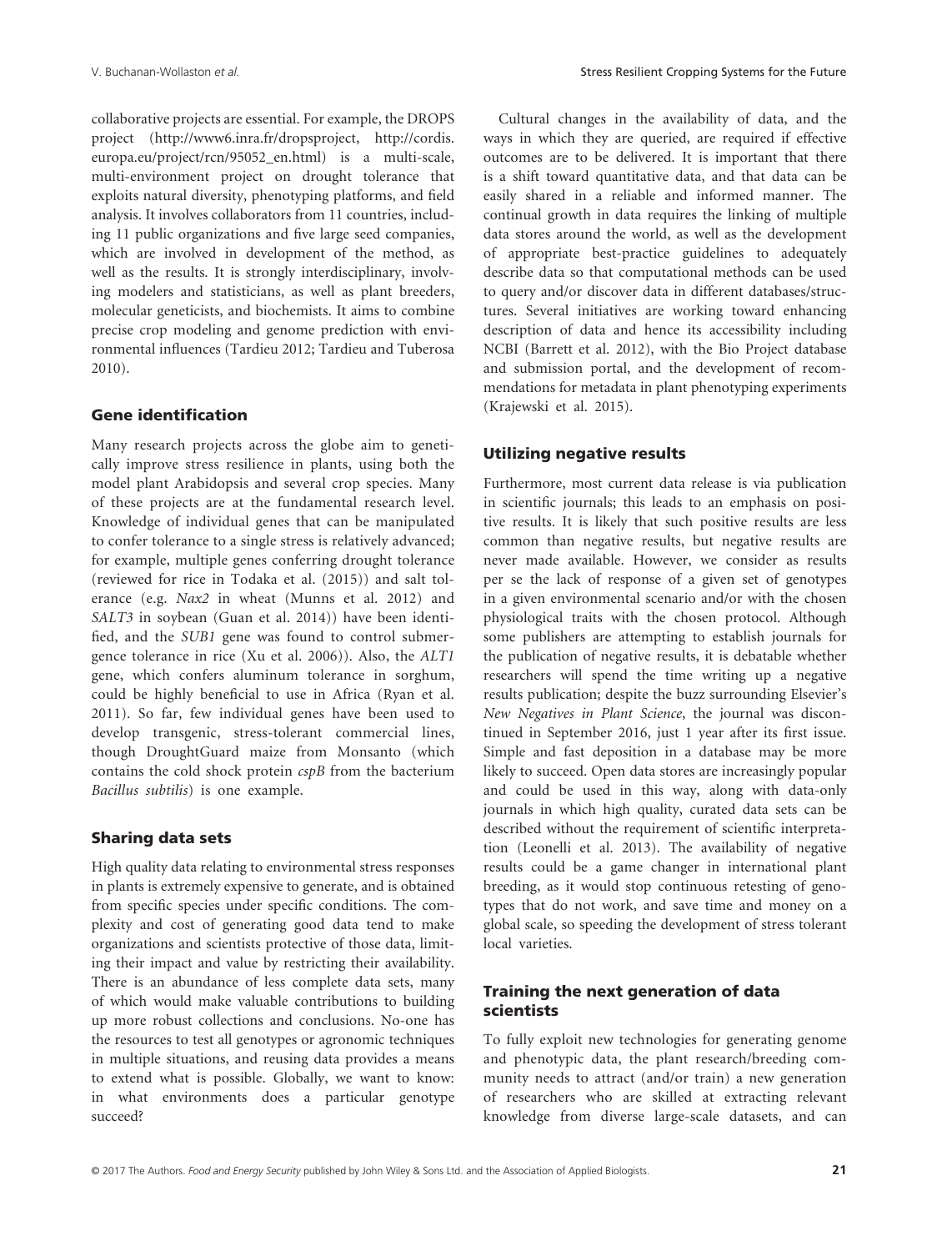combining diverse data sets to provide new insights. This is not just people with bioinformatics skills – most bioinformatics- trained scientists have used a limited number of tools, approaches and data sets. Bioinformaticians usually have skills in looking at genome data, creating novel ways of displaying data, and using computational tools, but not in developing new innovative methods for merging and analyzing data. We need people or teams with an amalgamation of computer science, statistical and biological knowledge to be able to explore and mine these datasets effectively to solve global food production challenges caused by population growth and environmental induced stress (see e.g., DROPS Project. http://www6.inra.fr/dropsproject, http://cordis. europa.eu/project/rcn/95052\_en.html). Above all, we need a generation of researchers interested in quantitative analyses based on practical solutions that define *when and where* specific genotypes will thrive and not only interested in nice stories to satisfy reporting requirements for funding agencies. There is a real need to bring innovative quantitative scientists into the sustainable crop production arena; often too much money is spent on technology, and not enough on creating the innovative scientists who will use these data for the benefit of mankind.

Effective and innovative use of plant data will require dialog between different groups of expertise, and a focusing of effort on key problems and challenges. Such dialog initiatives exist within Big Data (for example, the Alan Turing Institute in the UK or, in the plant science community, projects such as EU DROPS (Millet et al. 2016), CyVerse in the USA (http://www.cyverse.org) and the Agrimetrics Big Data Centre of Excellence in the United Kingdom (http://www.agrimetrics.co.uk/), which brings together capability in data science and smart analytics with agrifood research expertise to drive exploitation of agrifood data though not necessarily focused on crop science. Additional crop- focused initiatives include the French programmes Amaizing and Breedwheat (http://www.amaizing.fr; http://www.breedwheat.fr).

The ultimate goal of this field would be the ability to design plant varieties/genotypes that would thrive in certain environmental and agronomic conditions. A plant breeder should be able to define the environment in which they wish a plant to grow, and be able to mine the genetic variants that will generate such a crop plant with the optimum characteristics to produce a stable yield (Hammer et al. 2006). The time is ripe to move away from old ways of working, to combine accurately described and shared genetic resources with new data structures together with a generation of scientists to interact with them, which will enable plant breeding in the 21st century.

# Actions

### Enhance information gathering, access and reuse

There are multiple individual projects worldwide that clearly contribute to our knowledge of mechanisms to improve crop stress resilience at all scales, from agroecosystems to individual genes. Working with other relevant organizations, the Global Plant Council (http://globalplantcouncil.org/) which is described in an Editorial article in this volume, could help to make the outputs of these projects more easily accessible to a global audience. This short-term goal is not straight-forward, especially on a global scale, but initiatives do exist. For example, UK's Collaborative Open Plant Omics (COPO) project is finding ways to make it easier for researchers to annotate and deposit data (http://copo-project.org), POPCorn in the US is an online resource providing access to distributed and diverse maize data (Cannon et al. 2011, http:// dx.doi.org/10.1155/2011/923035) and the Genomes to Field (G2F) initiative that has released its data through CyVerse (http://www.cyverse.org/news/genomes-environment-dataset-now-publicly-accessible; http://www.genomes2fields.org).

Actions that GPC might take include:

- 1. Current status: Landscaping the different initiatives in this area and facilitating communication between them to develop bridges, enhance outputs and thus enable more effective global data reuse, while respecting and valuing different approaches and their comparative advantages, and showcasing successes to inspire and inform future activities.
- 2. Environmental conditions: Identifying minimum requirements and standards for the annotation of environments associated with a given experiment. These are not just "metadata" and are intrinsically part of phenotypic datasets. "Minimum datasets" have been defined in projects such as EU DROPS (http://www6. inra.fr/dropsproject, http://cordis.europa.eu/project/ rcn/95052\_en.html) or EPPN (Tardieu 2013)
- 3. Collating methods and protocols to be included in information systems, including the methods that have been used for image analyses or sensor calibration
- 4. Genotypes: what is being used, and what is publically available for testing and breeding?
- 5. Information on modeling: surveying the methods that are being used, and how these can be made widely accessible.
- 6. Data on orphan crops and their associated growth characteristics: gather available data to guide recommendations on which crops should be funding priorities.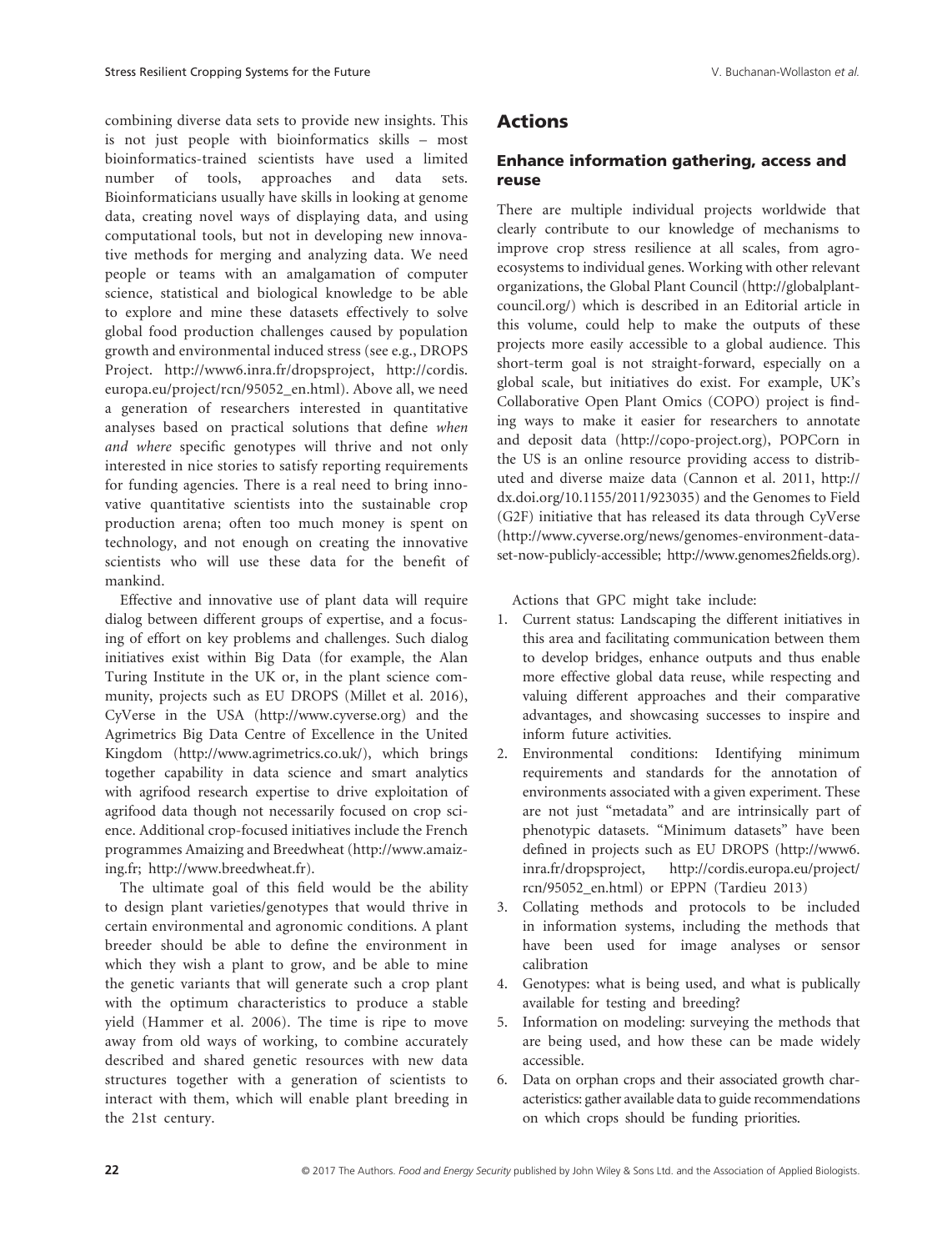- 7. Germplasm resources: increase knowledge of what has been developed and help to enable access. A directory of germplasm resources could be created, listing the resources that each facility has (including contact details), and this could be promoted and distributed via GPC channels and members.
- 8. Case studies from different communities: facilitating discussion between communities, with the aim of developing a simple, easy-to-use set of criteria that will be more likely to be adopted by experimentalists, while at the same time enabling data scientists to analyze the likelihood of specific outcomes and combine the maximum amount of available data.
- 9. Data integration and reuse projects: helping to define what is likely to have significant impact, including publicizing success stories in this area and disseminating resources about game-changing projects to prevent duplication, and trigger new ideas, and initiatives in gap areas.
- 10. Facilitate a cultural change in the way that plant stress resilience research is structured; switching from essentially qualitative to quantitative approaches, thus moving away from the traditional emphasis on telling a nice qualitative "story" that can be published in a high impact factor journal.
- 11. Training courses: landscaping existing courses, mirroring e-courses, and facilitating local workshops in different languages to help train and build capacity in scientific experts applying quantitative approaches to global datasets.

### Building on available information

As an organization with links to plant scientists and professional societies from six continents, the GPC is well placed to undertake landscaping surveys and informationgathering activities that help to build on and link up existing silos of knowledge. For example, the GPC might coordinate efforts to:

- 1. Identify and prioritize the most devastating stresses, and combinations of stress factors, to assess the biggest challenges. Taking drought as an example, what are the most common dynamics of drought (e.g., the time at which plants experience drought, extent of drought)?
- 2. Collate knowledge on the diverse agro-ecosystems and map their similarities worldwide (Tardieu 2013). What is the limiting factor at each location? How conserved are these factors between different available data sets?
- 3. Identify suitable cropping systems for the different environments identified. Match cropping systems to environments using local knowledge, identify geographically distinct but agro-ecologically similar areas and propose

cropping systems for these additional areas globally. The identification of common environments and stresses around the world will provide opportunities for sharing germplasm.

- 4. Enable the sharing of germplasm. It would be a very valuable achievement if GPC could improve this major bottleneck, facilitating the testing of germplasm bred for a particular environment in one country in similar environments across the globe.
- 5. Utilize the modeling performed by the Intergovernmental Panel on Climate Change to predict the most likely stress scenarios for different regions in the future, and where will be most impacted in terms of temperature, water, etc.
- 6. Integrate international research to generate a set of optimal practices in cropping systems.

### Provision of characterized genetic resources

A key activity the GPC could undertake is to enable well coordinated comparisons of selected genotypes, tested over a long time scale, and under different combinations of stresses in geographically diverse natural environments. For example, the GPC might coordinate efforts as follows:

- 1. Pull together a small panel of genetically diverse lines for each target crop and make these available to researchers worldwide to allow phenotyping of known genetic materials under different agronomic environments. Data comparisons will allow germplasm information to be linked to stress resilience (individual or combinations of stress) and other traits (See Borrell and Reynolds 2017, this volume).
- 2. Model the outcomes and use these data to predict yield potential under variable or known adverse conditions, as well as determine the cost of plasticity and resilience.
- 3. Define links between genotypes/phenotypes and agricultural practices; help to promote the cultural change that is required to facilitate greater exchange and sharing of expertise, resources and data.

# Improve data availability

Data are only of any value if they are available and contain sufficient annotation to ensure their utility. The current transition from a traditional, secretive approach to data to working on globally available resources can be influenced by research funders and scientific journals. The community must approach them to demand adherence to minimum data standards, to widely distributed data information systems, and to the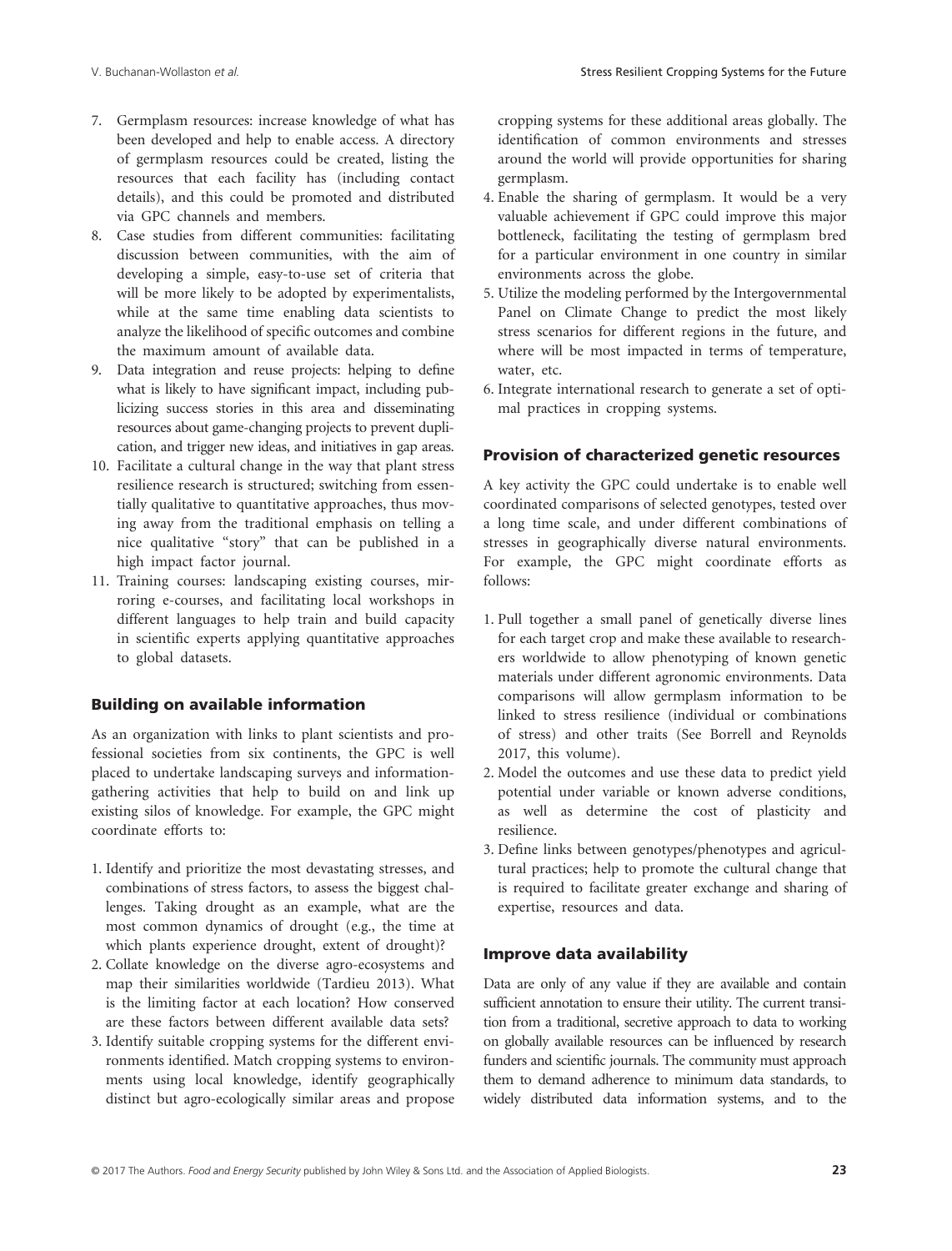availability of negative, as well as positive data. Together with European and International initiatives (www.fao.org/nr/ gaez/en; http://www.plant-phenotyping.org; http://www.plantphenotyping-network.eu/eppn/home; http://emphasis.plantphenotyping.eu), ways in which the GPC could help in this regard are highlighting on a global scale the critical issues of:

- 1. Building, using and interacting with IT infrastructures;
- 2. Forming appropriate biological questions using this infrastructure;
- 3. The ability to extract meaningful results and predictions from data; by collecting international experience in what has and has not worked.
- 4. Identifying where innovation is needed, whether it is already available in other fields (e.g. data-search, finance), and what resources are needed to transfer the technologies, approaches and mindset.

### Securing long- term global funding

These issues of scientific culture, data availability, and the ability to ask the relevant questions are a major challenge that, although very difficult, need to be addressed urgently. The scale of the issue is such that, although small steps can be made immediately, to make the phase shift that would impact global food security may require a globally funded initiative. GPC could structure such a program aimed at crop stress resilience and propose it to major independent charitable funders.

# Acknowledgements

This paper is based on outcomes from a Stress Resilience Symposium held in Brazil in October 2015 organized by the Global Plant Council and Society for Experimental Biology. The authors would like to thank the Society for Experimental Biology for funding support for this symposium.

# Conflict of Interest

None declared.

#### **References**

- Barrett, T., K. Clark, R. Gevorgyan, V. Gorelenkov, E. Gribov, I. Karsch-Mizrachi, et al. 2012. BioProject and BioSample databases at NCBI: facilitating capture and organization of metadata. Nucleic Acids Res. 40:D57–D63.
- Cannon, E. K., S. M. Birkett, B. L. Braun, S. Kodavali, D. M. Jennewein, A. Yilmaz, et al. 2011. POPcorn: an online resource providing access to distributed and diverse maize project data. Int. J. Plant Genomics http://dx.doi.org/10.1155/2011/923035
- Du, T., S. Kang, J. Zhang, and W. J. Davies. 2015. Deficit irrigation and sustainable water- resource strategies in agriculture for China's food security. J. Exp. Biol. 66:2253–2269.
- Guan, R., Y. Qu, Y. Guo, L. Yu, Y. Liu, J. Jiang, et al. 2014. Salinity tolerance in soybean is modulated by natural variation in GmSALT3. Plant J. 80:937–950.
- Hammer, G., M. Cooper, F. Tardieu, S. Welch, B. Walsh, F. van Eeuwijk, et al. 2006. Models for navigating biological complexity in breeding improved crop plants. Trends Plant Sci. 11:587–593.
- Kang, S., Z. Liang, W. Hu, and J. Zhang. 1998. Water use efficiency of controlled alternate irrigation on rootdivided maize plants. Agric. Water Manag. 38:69–76.
- Krajewski, P., D. Chen, H. C´wiek, A. van Dijk, F. Fiorani, P. Kersey, et al. 2015. Towards recommendation for metadata and data handling in plant phenotyping. J. Exp. Bot. 66:5417–5427.
- Leonelli, S., N. Smirnoff, J. Moore, C. Cook, and R. Bastow. 2013. Making open data work for plant scientists. J. Exp. Bot. 4109–4117.
- Millet, E., C. Welcker, W. Kruijer, S. Negro, S. Nicolas, S. Praud, et al. 2016. Genome- wide analysis of yield in Europe: allelic effects as functions of drought and heat scenarios. Plant Physiol. 172:749–764.
- Munns, R., R. A. James, B. Xu, A. Athman, S. J. Conn, C. Jordans, et al. 2012. Wheat grain yield on saline soils is improved by an ancestral Na(+) transporter gene. Nat. Biotechnol. 30:360–364.
- Price, A. H., G. J. Norton, D. E. Salt, O. Ebenhoeh, A. Meharg, C. Meharg, et al. 2013. Alternate wetting and drying irrigation for rice in Bangladesh: is it sustainable and has plant breeding something to offer? Food Energy Secur. 2:120–129.
- Ryan, P. R., S. D. Tyerman, T. Sasaki, T. Furuichi, Y. Yamamoto, W. H. Zhang, et al. 2011. The identification of aluminium- resistance genes provides opportunities for enhancing crop production on acid soils. J. Exp. Bot.  $62:9 - 20.$
- Stoltz, E., and E. Nadeau. 2014. Effects of intercropping on yield, weed incidence, forage quality and soil residual N in organically grown forage maize (Zea mays L.) and faba bean (Vicia faba L.). Field. Crop. Res. 169:21–29.
- Tang, L., Y. Li, and J. Zhang. 2010. Partial rootzone irrigation increases water use efficiency, maintains yield and enhances economic profit of cotton in arid area. Agric. Water Manag. 97:1527–1533.
- Tardieu, F. 2012. Any trait or trait- related allele can confer drought tolerance: just design the right drought scenario. J. Exp. Bot. 63:25–31.
- Tardieu, F. 2013. Plant response to environmental conditions: assessing potential production, water demand, and negative effects of water deficit. Front. Physiol. 4:1–11.